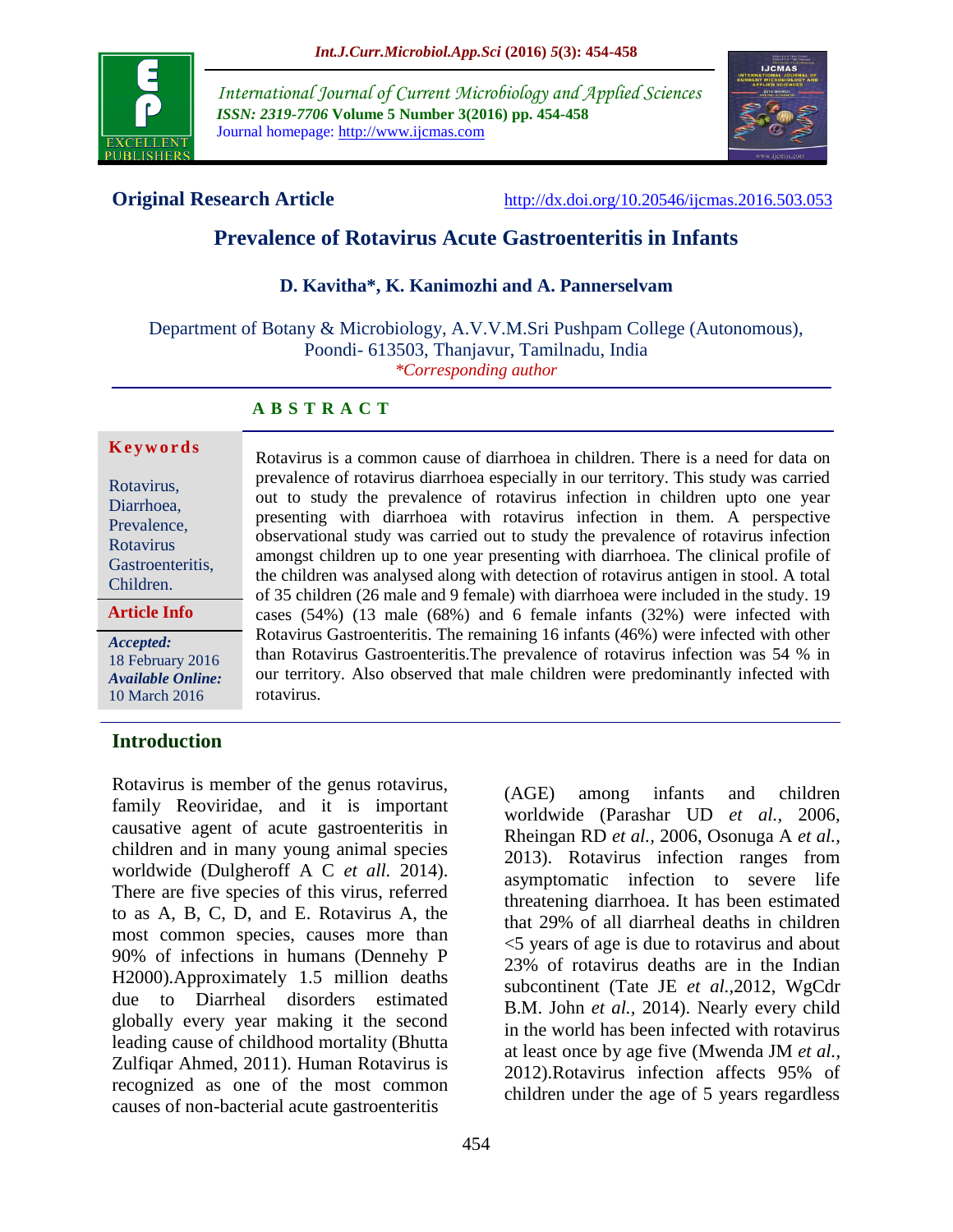of the socio-economic or environmental conditions and leads more frequently to dehydration than other etiologies (World Health Organization 2000-2011, Banerjee I *et al.,* 2006; Chakravarti A *et al.,* 2010). There is very poor documentation in our population in this regard. Hence, there is a need for acquiring data on prevalence of rotavirus diarrhea especially in our setting is inevitable. The present study has been carried out with this background to add to the existing knowledge on the magnitude of the problem in our population.

## **Materials and Methods**

The study was conducted in a private diagnostic laboratory and Research center in Tiruchirappalli. It is a multifacilitated research laboratory, receives a daily average of patients from 250-500. The study population includes children ≤ one year old who were attending the laboratory for investigation and diagnosed as rotavirus suspected cases during three months. Relevant data such as gender, age, residence, dehydration status, time of diagnosis, management, were collected from records of the three months January to March 2015. All children's parents given consent and this study approved by local ethics committee.

#### **Sample Collection**

35 diarrhoeal faeces samples were collected in a clean wide mouthed container from the infants with unknown source of Gastroenteritis during the month of January to March 2015. All the samples were taken for analysis within 30 minutes to one hour of collection.

## **Qualitative Method**

All the reagents provided in the kit were allowed to reach room temperature before

analysis. About 0.2 grams of faecal specimen was added to 2ml of prepared 1x extraction buffer. The contents were mixed on a vortex mixer for homogenous suspension and incubated in room temperature for 10 minutes. The contents were centrifuged at 1000rpm for 10 minutes after incubation period. 2 drops were taken from extraction buffer and delivered to circle 1 and 2. A drop of control latex reagent was added to circle and Test latex reagent was added to circle 2. Both the contents were titled with 2 different application stick separately for every 2 seconds up to 2 minutes.

## **Results and Discussion**

#### **Percentage of Rotavirus Infected Children**

Among 35 infants with Gastroenteritis diarrhea 26 male infants and 9 girl infants were involved in this project. The positive results were observed with visible agglutination of test latex particles in few seconds depending on the strength of the viral extract.

The negative results were observed with milky appearance without any visible agglutination of the latex particles. Strong agglutination with test latex first indicates a positive result. Only strong agglutination is significant, weak and granular reaction with control latex should be ignored. 54% of the infants (19 cases) were infected with Rotavirus Gastroenteritis. The remaining 16 infants (46%) were infected with other than Rotavirus Gastroenteritis. The results obtained are shown in Figure 1.

#### **Age and Sex Distribution of Rotavirus Gastroenteritis**

Among 19 Rotavirus Gastroenteritis, 13 male (68%) and 6 female infants (32%)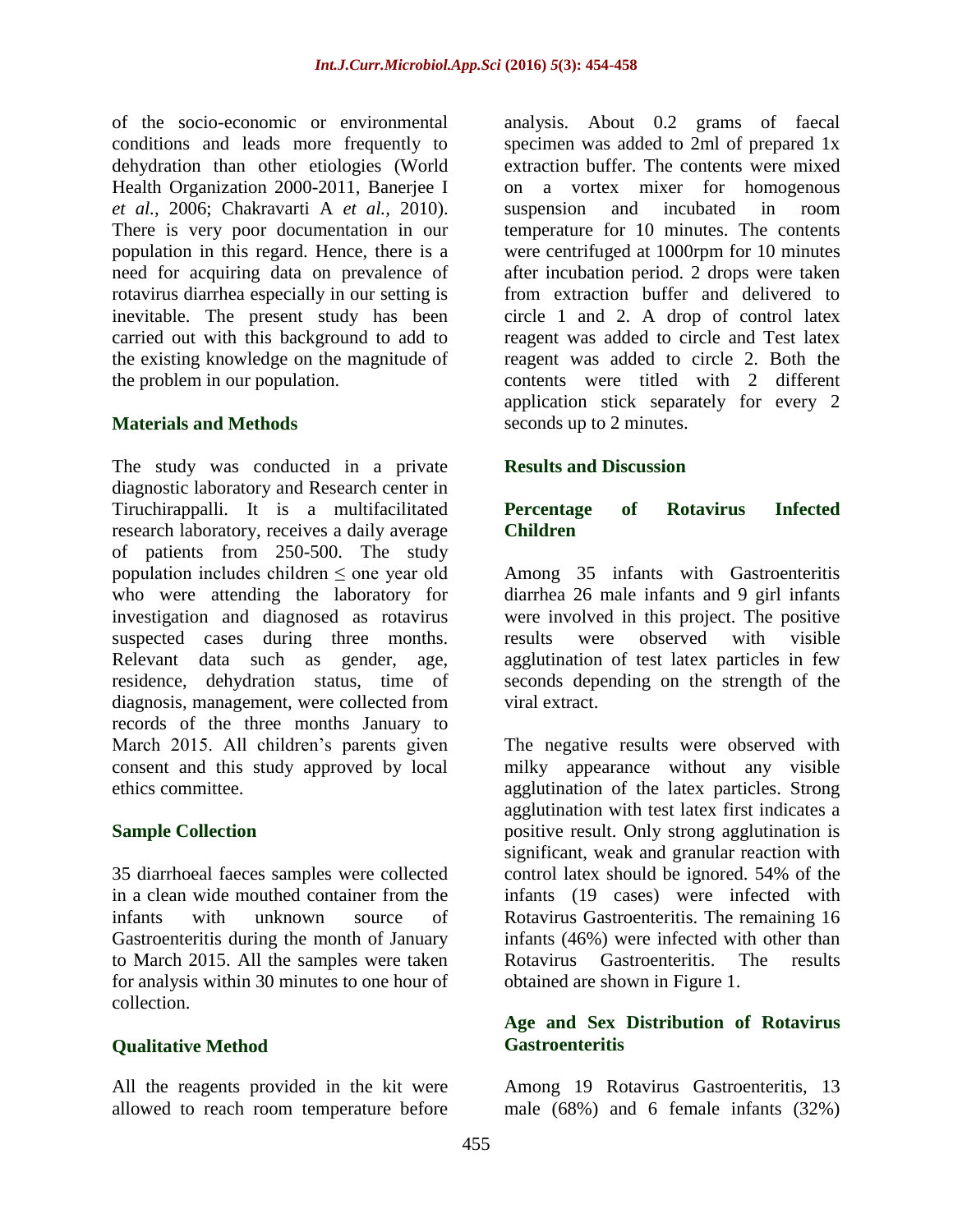were found to be infected (Fig.2a). Among 13 infected male infants, 4 patients (31%) were aged below 6 months while the remaining 9 infants were aged 6 months to

below 1 year (69%) (Fig.2b). Among 6 girl infants 3 of them were below and remaining 3 of them were above 6 months (Fig.2c).





**Figure.2** a.Sex Distribution, b.Male-Age Wise and c. Female-Age Wise



Rotavirus diarrhoea appears to be a major public health problem for children (Bonkoungou *et al.,* 2010) in Tiruchirappalli, as in the other developing countries. Our results show that a significant proportion of acute diarrhoea is due to rotavirus (54 %) and rotavirus may be responsible for almost half of all

hospitalizations for diarrhea in children < 5 years of age in Tiruchirappalli. Children usually are susceptible group to many infectious diseases. They are being the first victims of any contamination of water and food. Our study was done about recorded cases of rotavirus among children up to one year. In a study conducted in Ghana on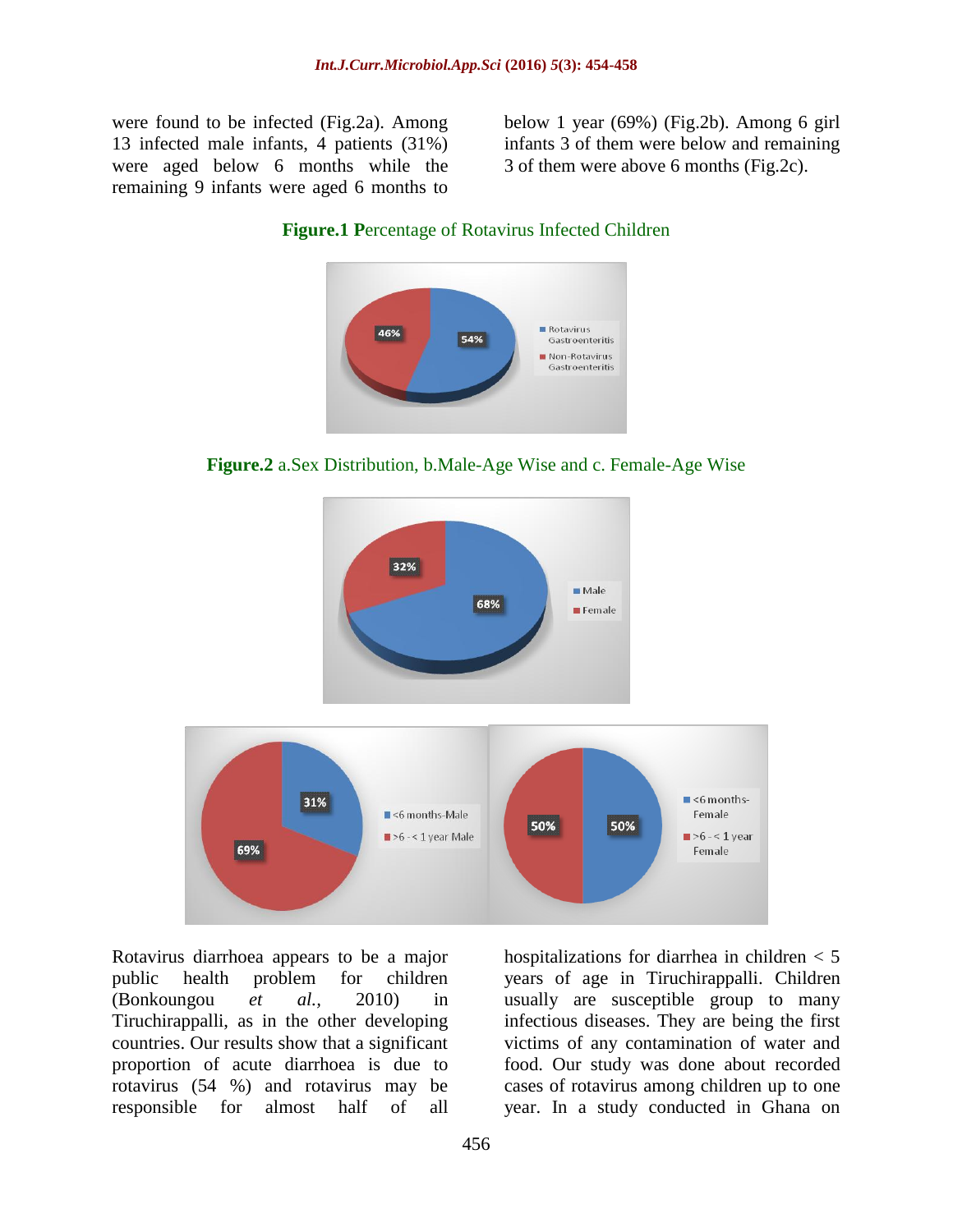prevalence of severe acute rotavirus gastroenteritis during two years of the study, 16,348 children younger than five years were hospitalized, and 13.1% (2147) of these cases were due to acute gastroenteritis (Christabel C E *et al.,* 2012). Also the findings illustrated that male children were more infected with rotavirus than females; however there is no significance to biological or behavioral differences. The present study also observed the similar kind of results. Approximately, 57.5% of rotavirus cases were males. It is similar to data obtained from Iran that 57.8% of rotavirus cases were males (Tehereh Z K *et al.,* 2013). In a study conducted in different hospitals in Sudan, Magzoub *et al* found that 65.3% of studied children were males (Magzoub A M *et al.,* 2013).In the present study, all the cases occurred among age group 1-12 months, it is similar to data obtained in Oman that most of rotavirus positive cases were at 7-12 months of age (Ebtihag, E M *et al.,* 2011). Also Erin *et al* mentioned that 65%–85% of children hospitalized due to rotavirus disease in the first year of life (Erin M K *et al.,* 2004).

In conclusion, the overall findings of this study showed that rotavirus is one of the major etiological agents of diarrhea seen in infants. Rotavirus Gastroenteritiswas prevalent in 7-12 months old male children and up to 12 months old female children are more susceptible to rotavirus infection.

## **Acknowledgement**

Our thanks to Doctor's Diagnostic Laboratory and Research Institute, Tiruchirappalli for the permission and assistance to complete this work.

## **References**

Dulgheroff, A.C., Figueiredo, E.F., Gouve, V.S., Domingues, A.L. 2014. Changes in epidemiology of rotavirus in the Triaˆ nguloMineiro region of Brazil: lack of two consecutive rotavirus seasons. *Brazilian J. Med. Biol. Res.,* 47(12): 1091–1095.

- Dennehy, P.H. 2000. Transmission of rotavirus and other enteric pathogens in the home. *Pediatric. Infect. Dis. J.,* 19(10 Suppl): 103–105.
- Bhutta Zulfiqar Ahmed. 2011. Acute gastroenteritis in children. In: Kliegman RM, Stanton BF, St Geme JW, Schor NF, Behrman RE, eds. Nelson Text Book of Pediatrics. 19th ed.Philadelphia. WB Saunders Co, 1323–1339.
- Parashar, U.D., Gibson, C.J., Bresse, J.S., Glass, R.I. 2006. Rotavirus and severe childhood diarrhea. *Emerging Infect. Dis.*, 12(2): 304–6.
- Rheingan, R.D., Heylen, J., Giaquinto, C. 2006. Economics of rotaviuses gastroenteritis and Vaccines in Europe. *Pediatr. Infect. Dis. J.,* 25: 48–55.
- Osonuga, A., Osonuga, O.A., Emegoakor, C. 2013. A Review of Current Practices for Management of Rotavirus Infection in Children Under - 5 Years in Ghana. *Int. J. Sci. Study.,*  $1(2): 40-44.$
- Tate, J.E., Burton, A.H., Boschi-Pinto, C., *et al.* 2012. 2008 estimate of worldwide rotavirus-associated mortality in children younger than 5 years before the introduction of universal rotavirus vaccination programmes: a systematic review and metaanalysis. *Lancet Infect. Dis.,* 12: 136–141.
- WgCdr, B.M. John, Col Amit Devgan, Maj BarnaliMitra. 2014. Prevalence of rotavirus infection in children below two years presenting with diarrhea. *Med. J. Armed Forces India,* 70: 116– 119.